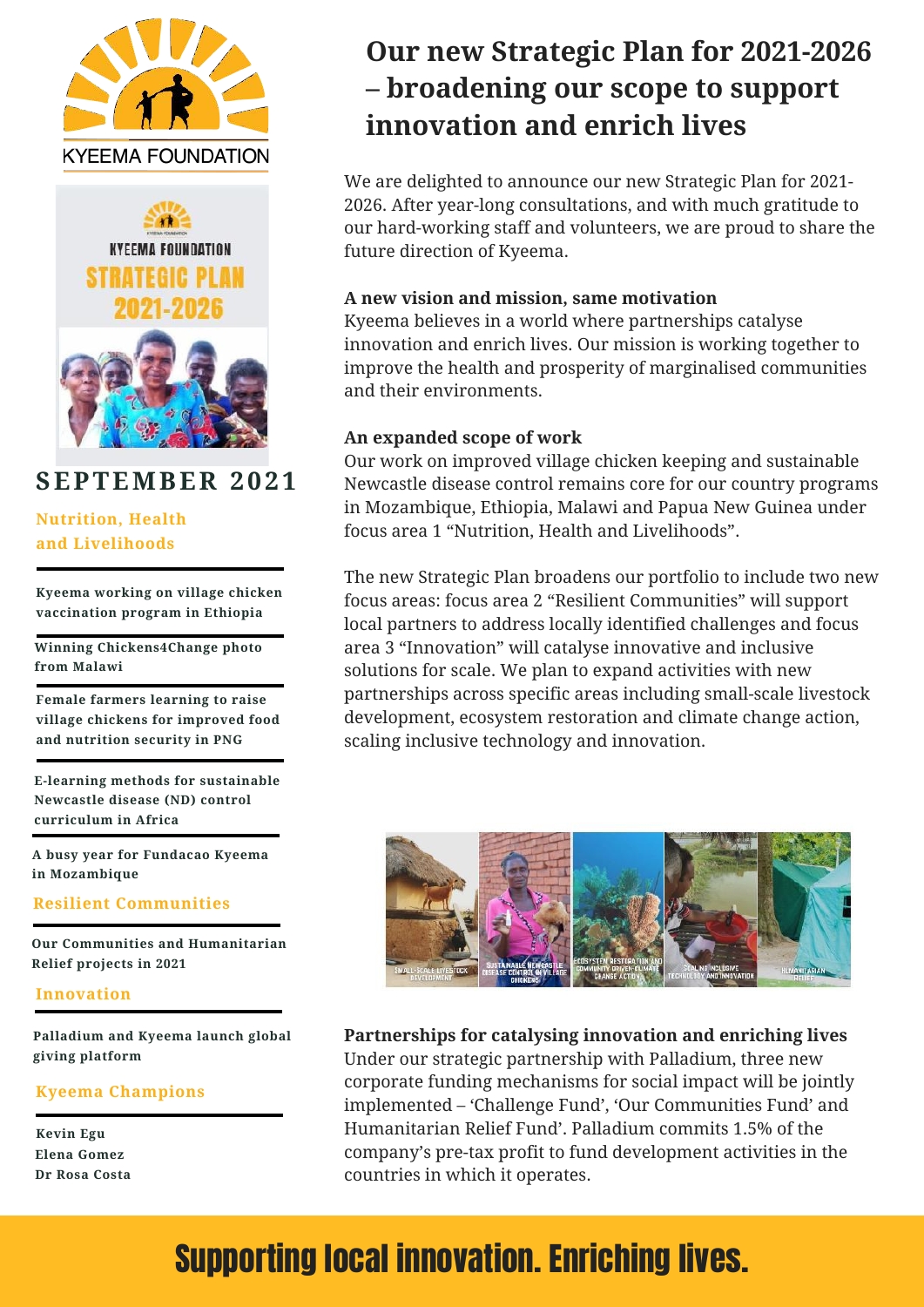## **Our new Strategic Plan for 2021-2026 – broadening our scope to support innovation and enrich lives**

Corporate staff volunteer their time and skills as 'Kyeema Champions' to identify and promote potential activities to support. They will have the opportunity to connect meaningfully with the impacts for project communities in countries where they live and work. Kyeema will oversee project management and impact reporting across all projects and programs with best practice sustainable and equitable development approaches.

### '**One Health and One Welfare' approach**

Kyeema will continue to work with a 'One Health and One Welfare' approach - a collaborative systems approach to using more sustainable, equitable practices particularly in the areas of health, agriculture and economic development. The goal for all our projects and activities is to support healthier people, animals and environments using shared systems and resources.



### **Donation impact**

We impact the lives of thousands of people annually – in the last 4 years we have reached over 60, 000 people with our projects. By becoming a monthly donor, you will be helping us to reach more people. Your important contribution will help to build the health and prosperity of marginalised communities and their environments.

Donations made for our programs in Papua New Guinea, Malawi and Ethiopia will be combined with funding from the Australian Government. We have committed to contribute \$1 for every \$5 we receive from the Australian government. Your donation will allow us to extend our reach in these countries.

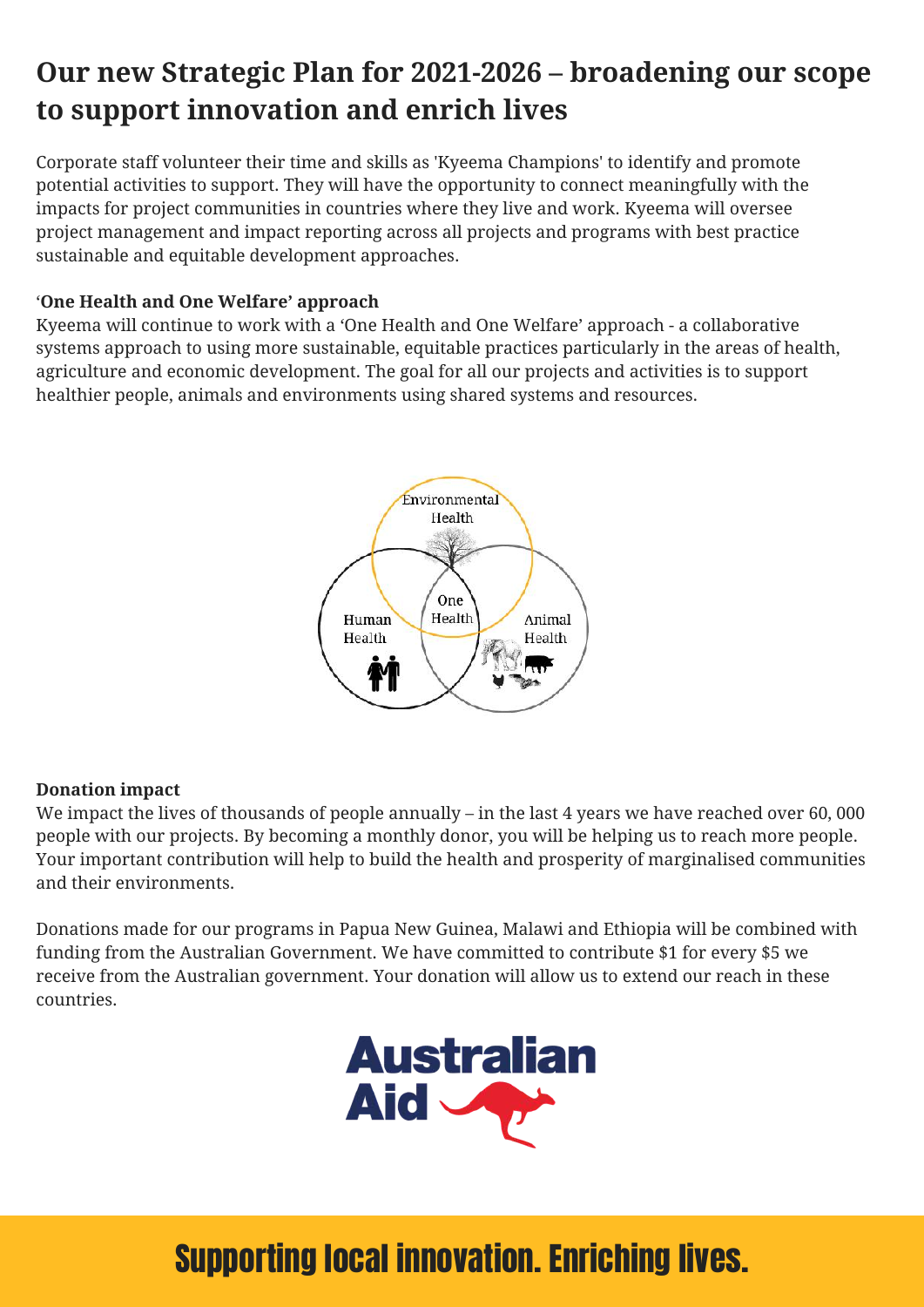## **Kyeema working on Village Chicken vaccination program in Ethiopia**

In May 2020, Kyeema Foundation was officially registered in Ethiopia. Since then, our Ethiopian Country Director, Bethelehem Zewde, has been busy setting up the new office, recruiting two new staff members, Dr Hailu Mazengia and Yanduamlak Belete, and starting up a new program on village chicken vaccination against Newcastle disease!



*Kyeema office staff (right to left): Bethelehem Zewde (Country Director), Dr Hailu Mazengia (Livestock Veterinary Advisor) and Yanduamlak Belete (Administration and Finance Officer).*

In partnership with CARE Ethiopia and SNV (Netherlands Development Organisation), Kyeema is participating in the 'Upscaling vaccination service for the village poultry sector in selected rural areas in Ethiopia' project, as part of the USAID Feed the Future Livelihoods For Resilience Activity. The project is taking place in Amhara, Sidama, Tigray and SNNP regions of Ethiopia. The main goal is to improve poultry health in households through training Vet Vendors in the regions in sustainable Newcastle disease control as a business. The ultimate goal is to maximise the number of households participating in regular Newcastle disease vaccination of their chickens, which means less chickens dying and improved nutrition and income generating opportunities at household level.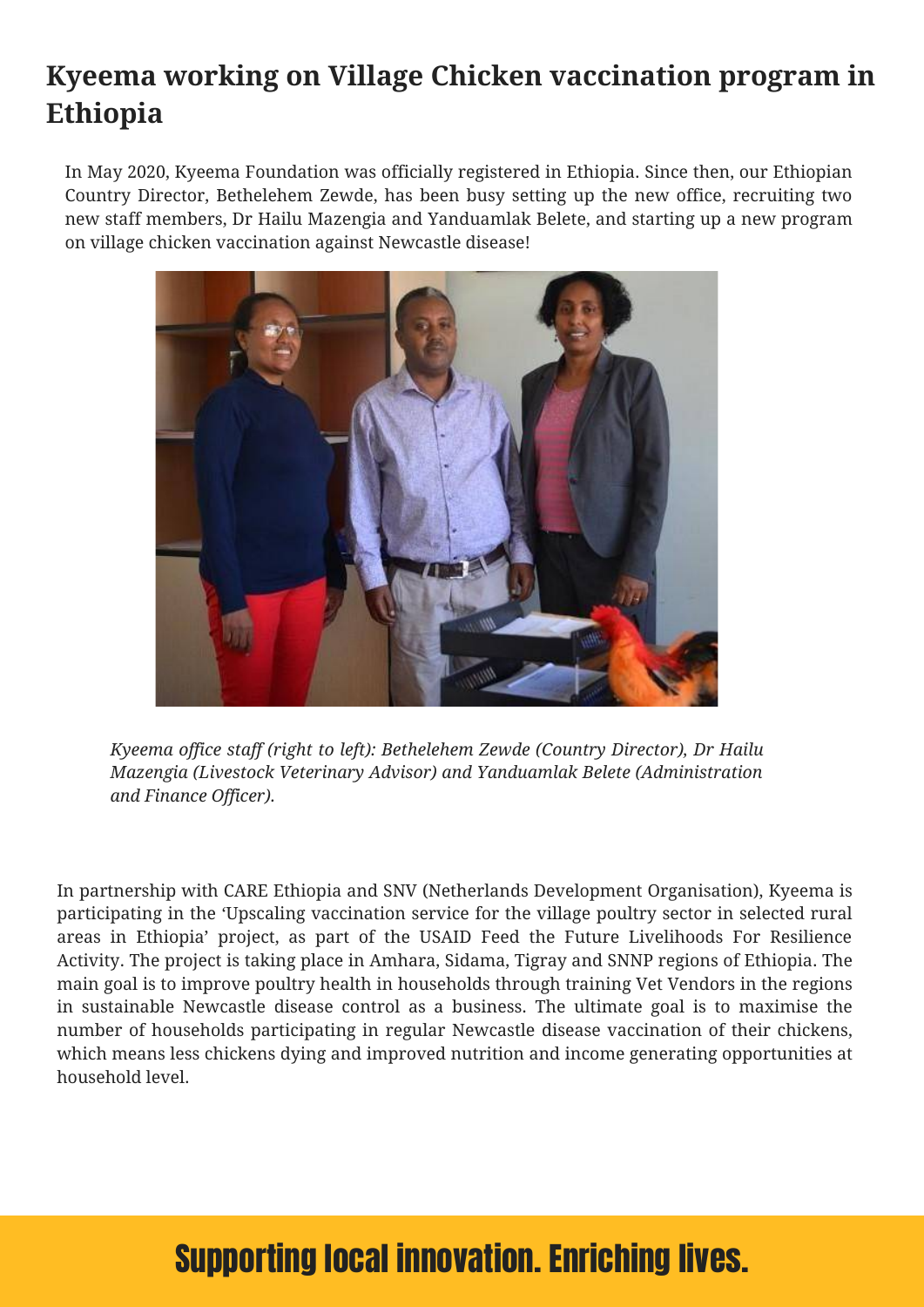### **Winning Chickens4Change photo from Malawi**

Our 5th annual Chickens4Change photography competition in collaboration with the Rural Poultry Centre in Malawi this year was a success. The theme was 'Chicken and Egg Dishes from Around the World'. We asked people to tell a visual story through a photo of a local dish cooked with chicken and/or eggs. The entries submitted will contribute to a Kyeema cookbook fundraiser for improved livelihoods and food and nutrition security in rural Malawi.

#### **And the winner is!**

First place went to Steve Mann from the International Livestock Research Institute (ILRI) depicting a dish from Malawi. Judges found his photo captioned 'An egg with sauce dish prepared by a family for lunch in a village in central Malawi' to best fit the three criteria for the competition – artistic merit, technical excellence and context for the rural setting in which RPC works.

#### **Calling for recipes from every corner of the world.**

We are now calling for chicken and/or egg recipes from around the world to fill the pages of our cookbook. If you would like to contribute, please send your recipe and photos of any of the following – the ingredients, equipment, people, and environment involved in making the dish and of course the beautiful final product to kyeema@kyeemafoundation.org. We would also love to receive accompanying stories about the significance of the dish to improve the richness of the book. The cookbook will be available for sale in 2022 and all profits will be donated to the work of the Rural Poultry Centre in Malawi to improve rural lives through village poultry. Every donation will be combined with funding from the Australian Government to reach more people. We have committed to contribute \$1 for every \$5 we receive from the Australian government. Your donation will allow us to extend our core partner program in Malawi.





*Winning photo from Malawi by Steve Mann (ILRI)*

### **A big thank you.**

Finally, Kyeema and the Rural Poultry Centre would like to thank all the participants and donors to the initiative and especially the judges – Dr Rosa Costa, Samantha Paxton and Leo Wiles, for their time and contribution in making the competition a success.



*Some of the photo entries from around Africa and Asia.*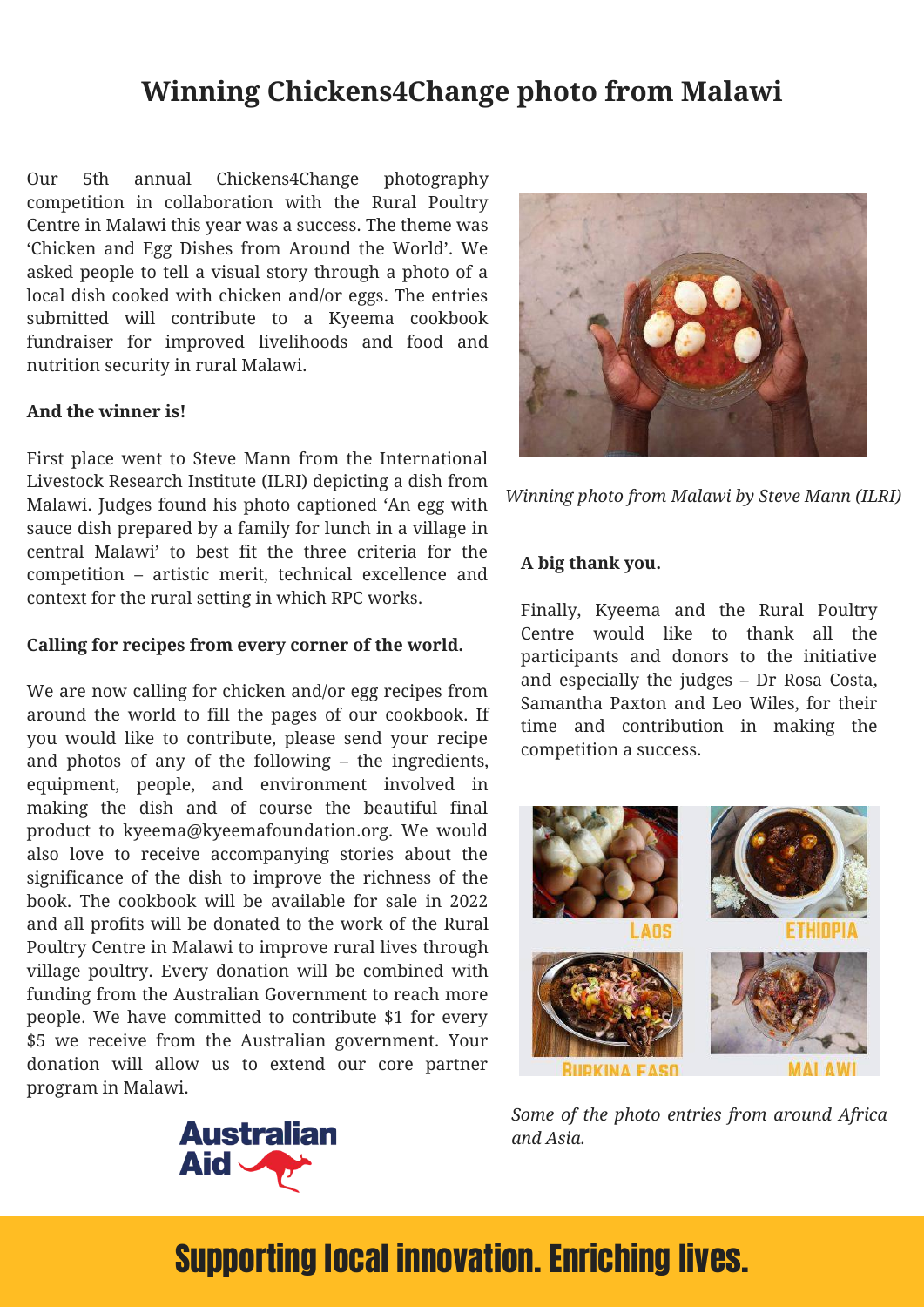### **Female farmers learning to raise village chickens for improved food and nutrition security in PNG**

This month, we would like to welcome the latest female village chicken farmer to Kyeema Foundation's village chicken training activity in Central Province, PNG. Ms Motobi Tamarua attended community training in late June 2021, conducted by Master Village Chicken Farmer Koivi Egu at Kari Kari farm in Tubuseriea. After completing the two-day course, she was she was given a start-up kit which included two hens, a rooster and a fifteen-metre roll of chicken wire. The start-up kits were made available through generous donations from the Rotary Club of Brisbane and also 38 Palladium staff members, who donated the cash value of their Christmas hamper to help farmers in PNG.

Ms Tamarua returned to her property in Tubusereia and proceeded to build a chicken house with materials she had using the valuable roll of wire to complete it. She can now easily manage the chickens in an area where she will put in practice what she learned from the training received. Master farmer Koivi Egu will continue to monitor her progress and support her to increase the flock.



*Village chicken trainee Ms Motobi Tamerua with Master Village Chicken farmer Uncle Koivi Egu.*

"It is my vision to increase the flock to a reasonable number to generate a sustainable personal income. I hope that the chicken farm will give me independence and that I can be a role model to young females in my community to get involved in agriculture to earn an income and not be dependent on family members."

Ms Tamarua



*Above: Ms Tamarua receiving her certificate at the training.*





*Above: Completed chicken house and donated chickens enjoying their new home with Ms Tamerua.*

*Kyeema Foundation is proud to be working in PNG at the village level with local people on the ground. We acknowledge the support of the Australian Government through the Australian NGO Cooperation Program (ANCP).*

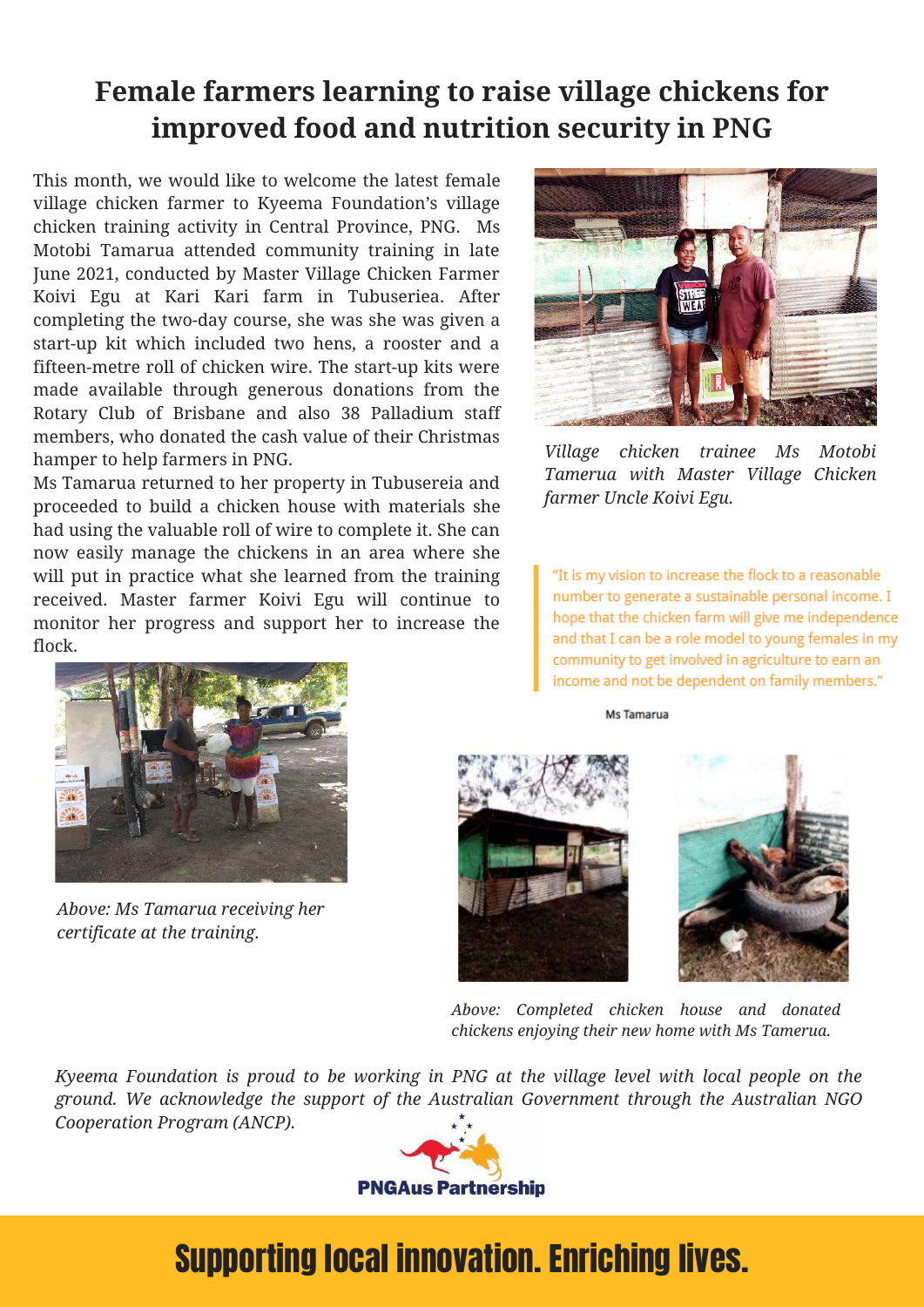## **E-learning methods for sustainable Newcastle disease (ND) control curriculum in Africa**



### **Training Master Trainers for sustainable animal health delivery**

This month we kickstarted the 'Pilot of Master Trainer (MT) courses in Africa to improve Newcastle disease control in village chickens' project in partnership with the African Union Pan-African Veterinary Vaccine Centre (AU-PANVAC). It is our pleasure to introduce you to Elisa Ferrão, Oraca Cuambe, Luciano Alemão and Gedeão Macanze from Mozambique, and Etsegenet Tekeba from Ethiopia who are participating in the 'Prevention and control of Newcastle disease (ND) in the Field' course. The course includes modules on: the importance of ND control in village chickens for improving food and nutrition security; field diagnosis and sustainable surveillance of ND; disease reporting; working with communities; vaccination campaigns; and the all-important cold chain training. The modules are delivered virtually by national and global animal health specialists, who mentor the MTs in live Q&A sessions and practical assignments relevant to their current employment in animal health government departments.

### **Background to the Africa-wide program**

With funding from the Department of Foreign Affairs and Trade of the Australian Government and in partnership with AU-PANVAC, Kyeema has developed a program to improve AU Member States' (MS) capacity to sustainably control ND in village chickens. The program has developed three curricula for training National Master Trainers: ND vaccine production and quality assurance; Laboratory diagnosis of ND; and Prevention and control of ND in the field. The curriculum modules have been prepared by regional experts and peer-reviewed by animal health professionals from AU Member States.

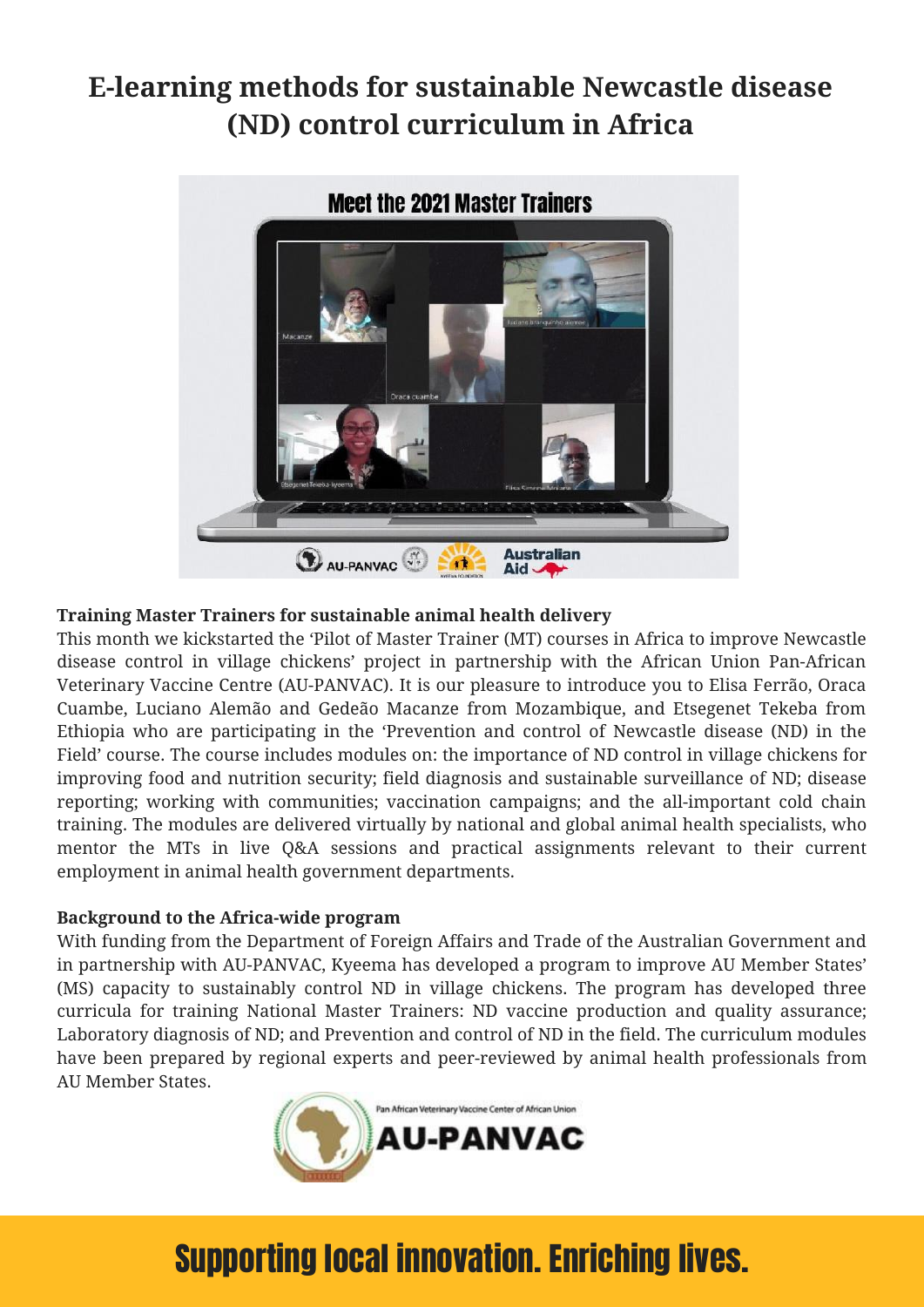## **E-learning methods for sustainable Newcastle disease (ND) control curriculum in Africa**

### **A trial of e-learning materials to support community vaccinators to deliver sustainable Newcastle disease control with new partner VETAID in Kenya**

This activity started in early 2021, with our partner VETAID East Africa undertaking an emergency 'ring vaccination' program in Narok North and West sub-counties to respond to an ND outbreak and minimise the impact of the disease on chickens in the surrounding communities. VETAID's Director, Dr Gabriel Turasha, reported it was a good opportunity to raise awareness about how locally led sustainable ND control can prevent this from happening again in the future. Community vaccinators were trained and equipped to conduct vaccination campaigns and are currently being consulted on how training videos can be developed from existing ND control awareness materials to be used as part of their training toolkit. The toolkit will also include mobile phones to access applications like EpiCollect and messaging services; ND outbreak surveillance; and ND control awareness materials.

To help us with this activity, Kyeema is mentoring three female veterinary volunteers from Australia and Kenya. Tiffanie Huynh and Samantha Leung are fourth year veterinary students at the University of Melbourne who are interested in pursuing careers in veterinary public health, particularly in One Health and Welfare initiatives. They will be working with Dr Coletta Cherono Sang, a recent graduate veterinarian from Egerton University in Kenya to adapt, film and produce video training resources with the community vaccinators on the ground in Narok, Kenya.

Interns

Samantha Leung, 2021- ongoing Doctorate of Veterinary Medicine, University of Melbourne



Tiffanie Huynh, 2021- ongoing Doctorate of Veterinary Medicine, University of Melbourne



Coletta Cherono Sang, 2021- ongoing Bachelor of Veterinary Medicine and Surgery at Egerton University, Kenya

*We acknowledge the support of the Australian government through the Australian NGO Cooperation Program.*



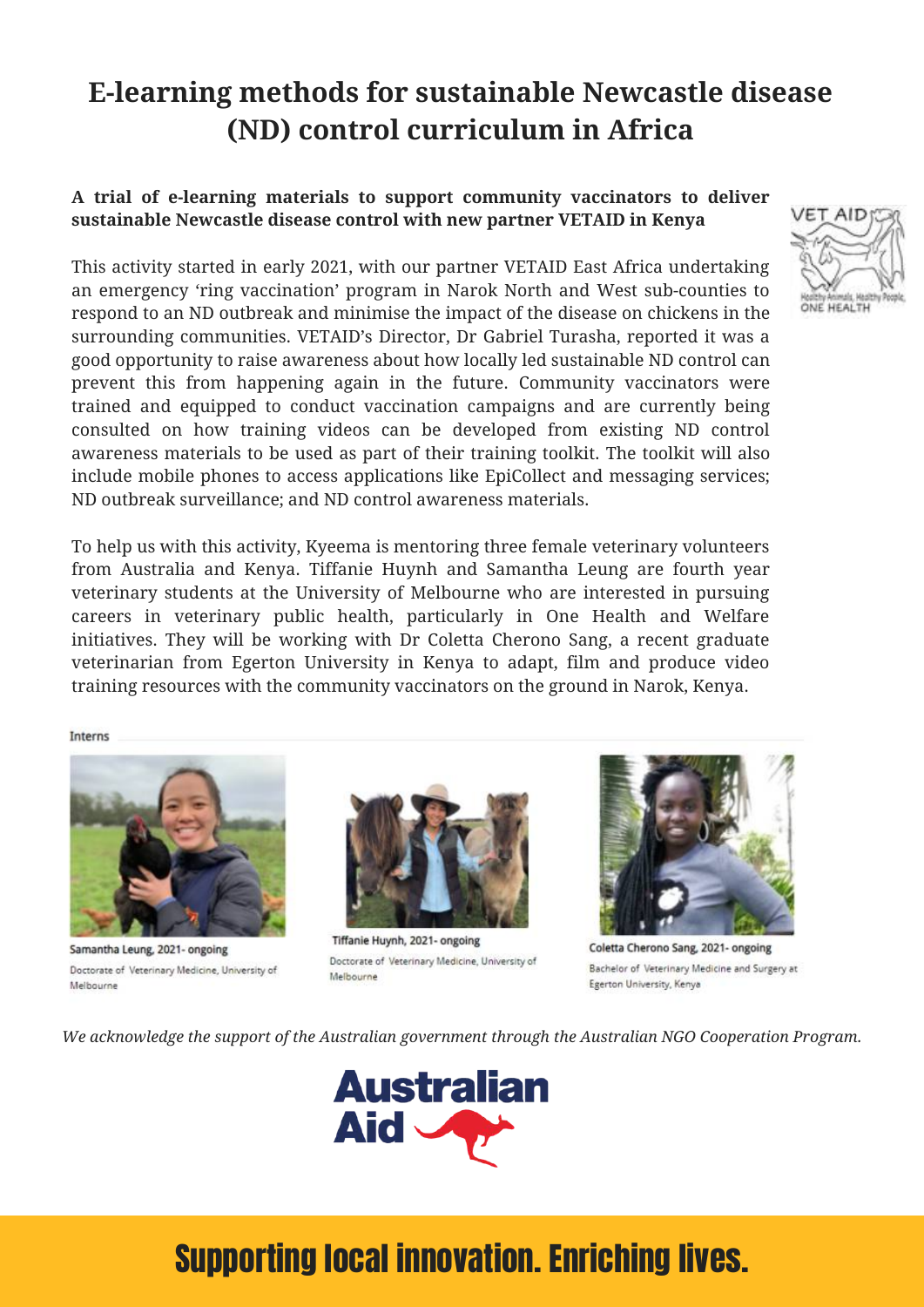### **A busy year for Fundação Kyeema in Mozambique**



*Above: Kyeema field veterinarian Ana Zandamela (on the right) conducting training on improved management practices for chickens and ducks with participants in Sofala Provice. Photo credit: Amaral Chibeba (IITA)*

This year our Mozambique team have been busy supporting humanitarian responses, resettled populations, trialling income-generation activities and collaborating on a multi-institution research project; all to improve food and nutrition security and economic empowerment for the most vulnerable people in Mozambique. In the midst of this and facing two significant waves of COVID-19 infection, the team have worked with grace, patience and a safety-first approach.

Read the expanded update on our Issuu publications page.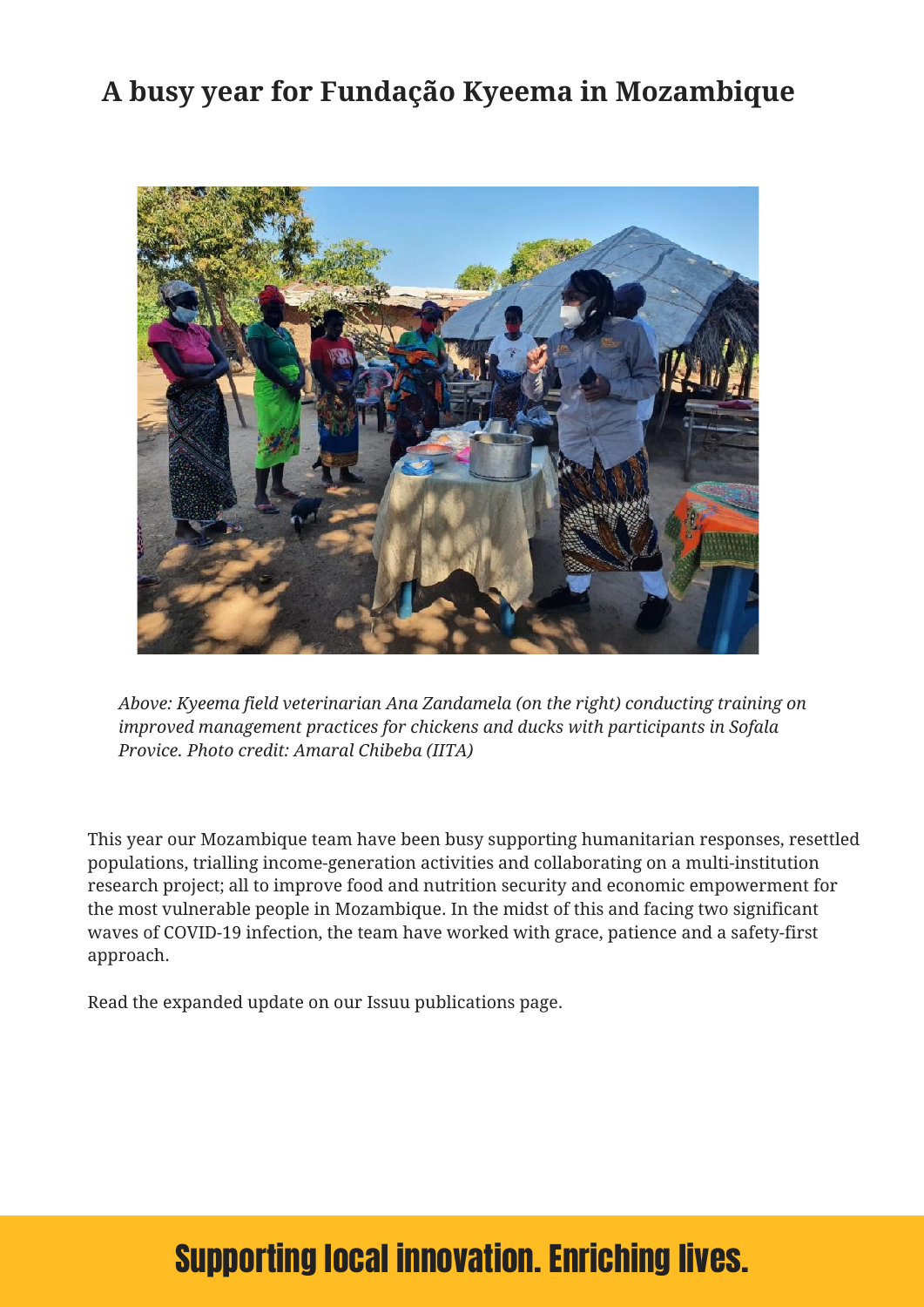### **2021 Theme: Valuing Nature. How can you make protecting nature more attractive as an economic pursuit than destroying it?**

The climate crisis has brought the value of nature into acute focus. Natural assets, so long taken for granted, are being degraded at a rapid pace and the implications for communities around the world are clear. We depend upon nature for food, shelter, and water. Vibrant ecosystems can mitigate the impact of natural disasters, help regulate our climate and limit the spread of disease. Nature is clearly one of our most valuable assets, yet due to systemic market failures underpinning our economies, destroying nature is a more economically valued pursuit than protecting it.

But changes are afoot. Governments looking at the magnitude of the climate crisis are clear that they must address this failure. Businesses incentivised by ESG compliance and purpose-led strategy are seeking to redress the balance. And finance houses are increasingly looking at green finance instruments that can support nature.

There are many solutions to this problem. The Palladium Challenge Fund: Valuing Nature, is seeking proposals from organisations with innovative and scalable solutions to the climate crisis by placing real value on nature. We are looking for solutions that:

- Pilot new technologies and/or innovative approaches to valuing nature.
- Map and assess the value of nature.
- Create markets for natural outcomes.
- Build new finance instruments, including the use of insurance or guarantees of natural capital assets.
- Create frameworks for businesses to measure their environmental footprint and match them to potential solutions.

Please note that the 2021 Challenge Fund round has closed. We will be announcing the winners shortly. Follow us @kyeemadawn for this announcement and for the 2022 round launch announcement.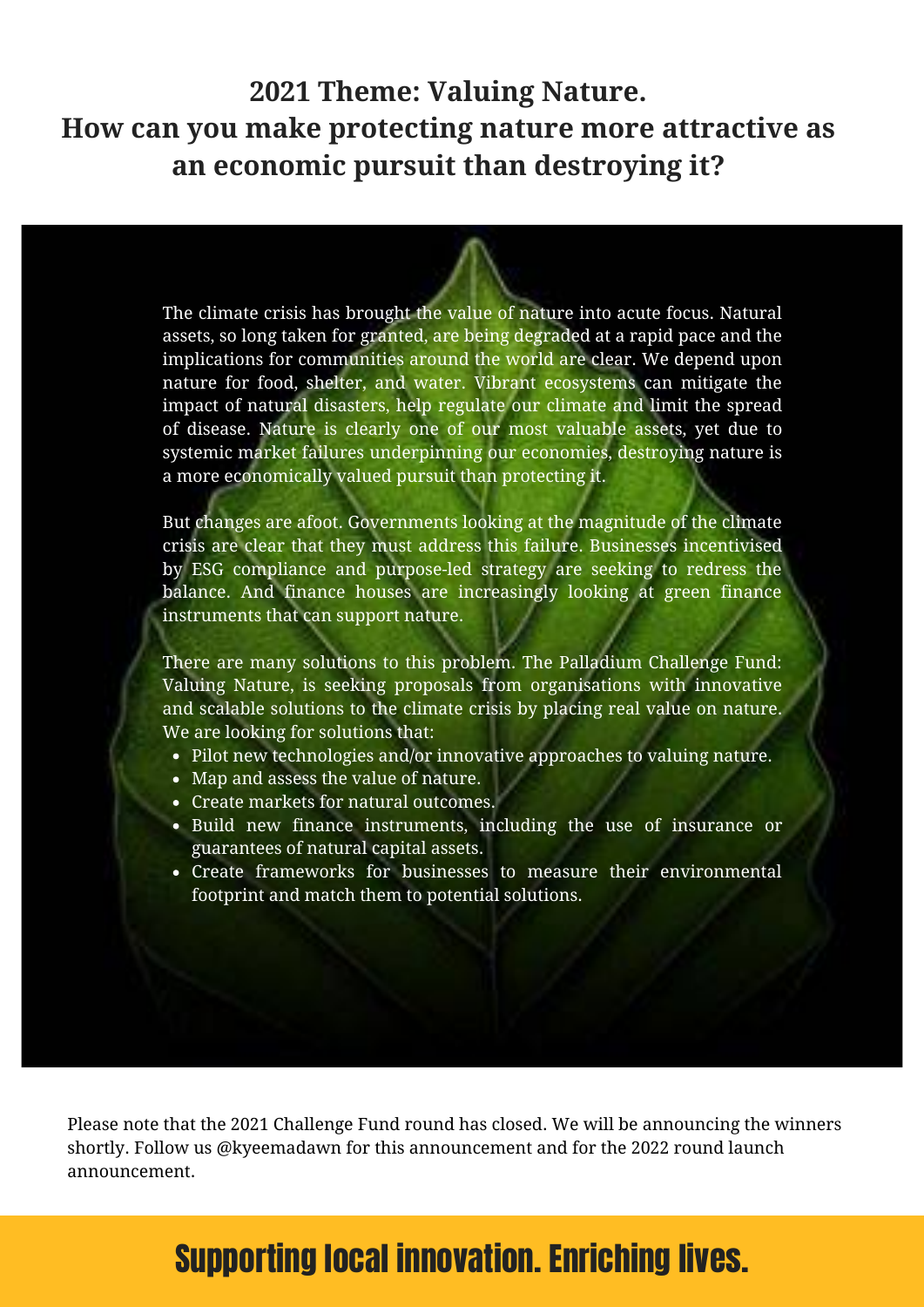### **Update on Kyeema Champion Kevin**



*Lakwaharu Coral Nursery in Bootless Bay PNG's Central Province.*

This month Kyeema Foundation would like to acknowledge our master coral gardener Kevin Egu. Kevin works tirelessly on the reef restoration program in Papua New Guinea (PNG). He is a young PNG man who is actively contributing to restoring the local ecosystem in this time of climate change challenge. He has set up Lakwaharu Coral to monitor and evaluate the ecosystem in deteriorated reefs along local coastal villages in Central Province.

Kevin initially became interested in coral gardening while assisting his cousin to undertake trials in their village in Tubusereia. Through these trials he developed a real passion for the ocean and its ecosystem.

He was fortunate to be sponsored by Kyeema Foundation to attend relevant training in Fiji. Since returning from Fiji, Kevin has established several coral nurseries in the Bootless bay area near his village. He works closely with the Tubusereia Local Level Government (LLG) Councillor and engages the village community and his family members by involving them in scoping, community consultation and the setting up of coral nurseries.

Kevin is a young man who is always working on expanding his skills and knowledge. He conducts online research to understand corals and marine systems to keep up to date with similar work currently happening globally. With his current skill set of digital literacy, welding and fabrication technical skills, he confidently carries out his coral gardening work. He diligently provides monthly reports and monitoring and evaluation data to Kyeema in Brisbane. His vision is to reinvigorate the local ecosystems, bringing back the beauty of corals and fish numbers so future generations can enjoy.

Above is a video Kevin compiled using a basic water camera and free apps. If you like what you see, please like and subscribe to follow his work on YouTube.

Kevin is grateful for the financial support provided by Kyeema Foundation and DFAT Australia. The funds he receives are used to purchase necessary materials and equipment and support ongoing training for PNG local villagers to take up this program.

*Kyeema acknowledges the support of the Australian Government through the Australian NGO Cooperation Program (ANCP) for our PNG program.*

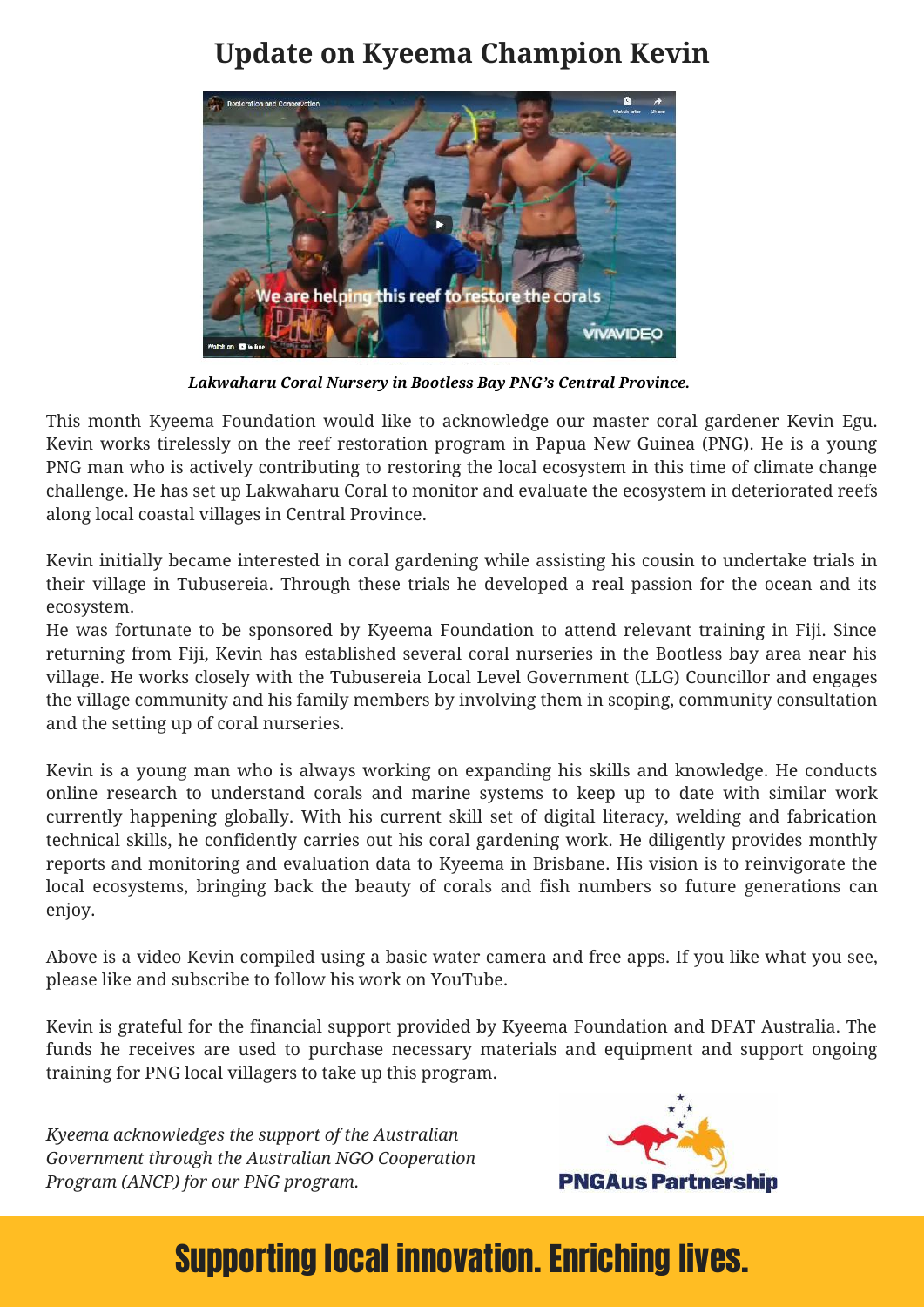## **Professional Volunteer Elena Gomez**



## **SPAIN**

**"Kyeema is a valued partner to us and manages Palladium's giving platform. It is rewarding for me to have the chance to contribute to the operationalization of Kyeema's new Strategic Plan, which among other objectives aims to become the Foundation of choice by corporate partners like us by making an efficient, engaging, impactful use of funds."**

Elena Gomez Domenech is the Director of Knowledge Management at Palladium and volunteers her time as a professional mentor to our Program and Impact Manager Eliza Smith.

She is currently providing guidance on setting up the systems required to use the Balanced Score Card approach to measure organisational performance and impact against the 2021-2026 Strategic Plan.

We are so grateful to receive the expertise, warmth and genuine interest that Elena brings to working with our team to develop Kyeema's organisational monitoring, evaluation and effectiveness framework so that we can confidently measure our social impact.

Elena explained what she enjoys about her work with Kyeema.

**"The energy and enthusiasm they transmit, their professionalism and their willingness to expand** their impact and fulfil their vision of catalyzing innovation to enrich lives. Eliza is a joy to work **with."**

We acknowledge our key corporate partner Palladium for their support and engagement in achieving Kyeema's new Strategic Plan 2021-2026.

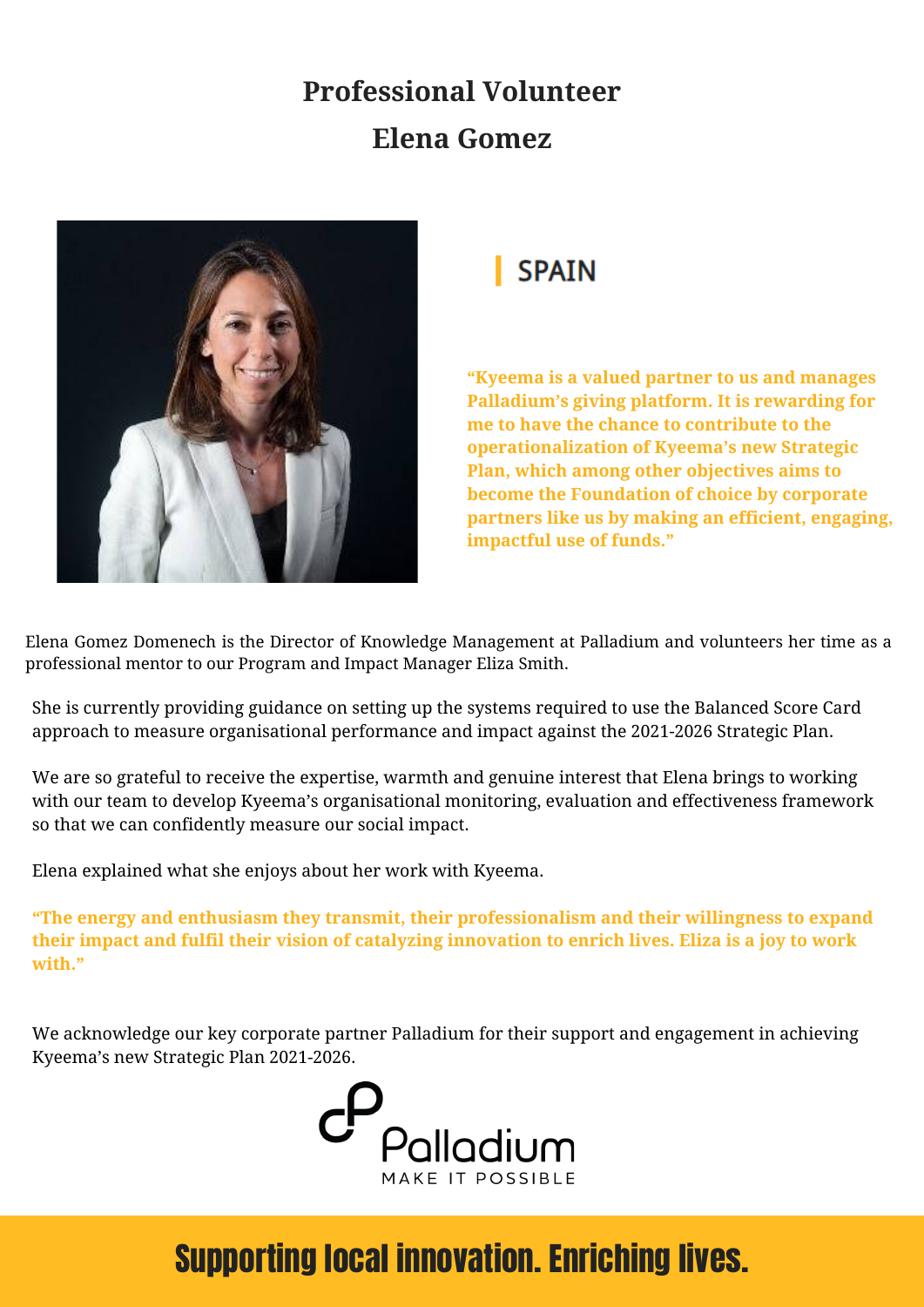### **International Women's Day Dr Rosa Costa**



On this International Women's Day, Kyeema is celebrating one of our female leaders by featuring Dr Rosa Costa's journey as an African regional female leader and leading the Mozambique Kyeema team.

Dr Rosa became a member of the Kyeema Board in December 2015 and is a current member of the Program Monitoring and Evaluation (PME) Sub-committee of the Board. Dr Rosa is also the Africa Regional Manager for Kyeema.

At Kyeema we believe in gender equality, supporting and empowering women in leadership today. We are delighted to share Dr Rosa's story with you. Thank you to Dr Rosa.

#### **What inspired you to pursue veterinary science as a career?**

I never really dreamed of graduating as a veterinarian. I always wanted to do medicine. I can say that I was almost forced to study veterinary medicine.

With the independence of Mozambique in 1975, there was a great exodus of Portuguese technical and administrative staff, who had been entrusted with the administration and management of public administration and other services. Consequently, the new Mozambican state, had as one of the great challenges ahead, the lack of staff for economic and social areas. Thus, in February 1977, the government defined the need for rapid training of staff for all sectors of social and economic life, as a way of ensuring the normalization of life across the country. The question that arose was where to get these people to be trained. Thus, the students who were to continue their studies, in the 10th and 11th grades, were given tasks in various sectors of activities. Some went to technical-professional education, others to the Medium level Pedagogical Institutes, distributed throughout the national territory and a small percentage went to higher education, distributed by courses deemed priority at the time. That's how I went to the Veterinary Medicine Faculty. During the first year, I cried almost every day and wanted to change the course, but I was not allowed because the vacancies were all filled. Then I conformed and when I started to exercise, I learned to like it.

### **You were quite senior in the Mozambican government structure before joining Kyeema. How did you reach your level of success and what motivated you?**

At the time, as most of the teachers were Portuguese and Cubans, there was a need to have Mozambican teachers. Therefore, the best students were selected to became teachers. I refused because I didn't want to be a teacher. As a punishment, I was placed in a remote district in Sofala province, the central part of the country. Lucky for me (in quotes) the district was attacked, few months later and I had to be evacuated to the provincial capital. At the time there were still some veterinarians trained in the colonial period and with a lot of experience. I learned a lot from them. In 1984 I got married and moved to Maputo where I started working at the central vet laboratory with a pathologist who was my teacher at the university. She actually taught me to like pathology and I decided to continue my studies in that area.